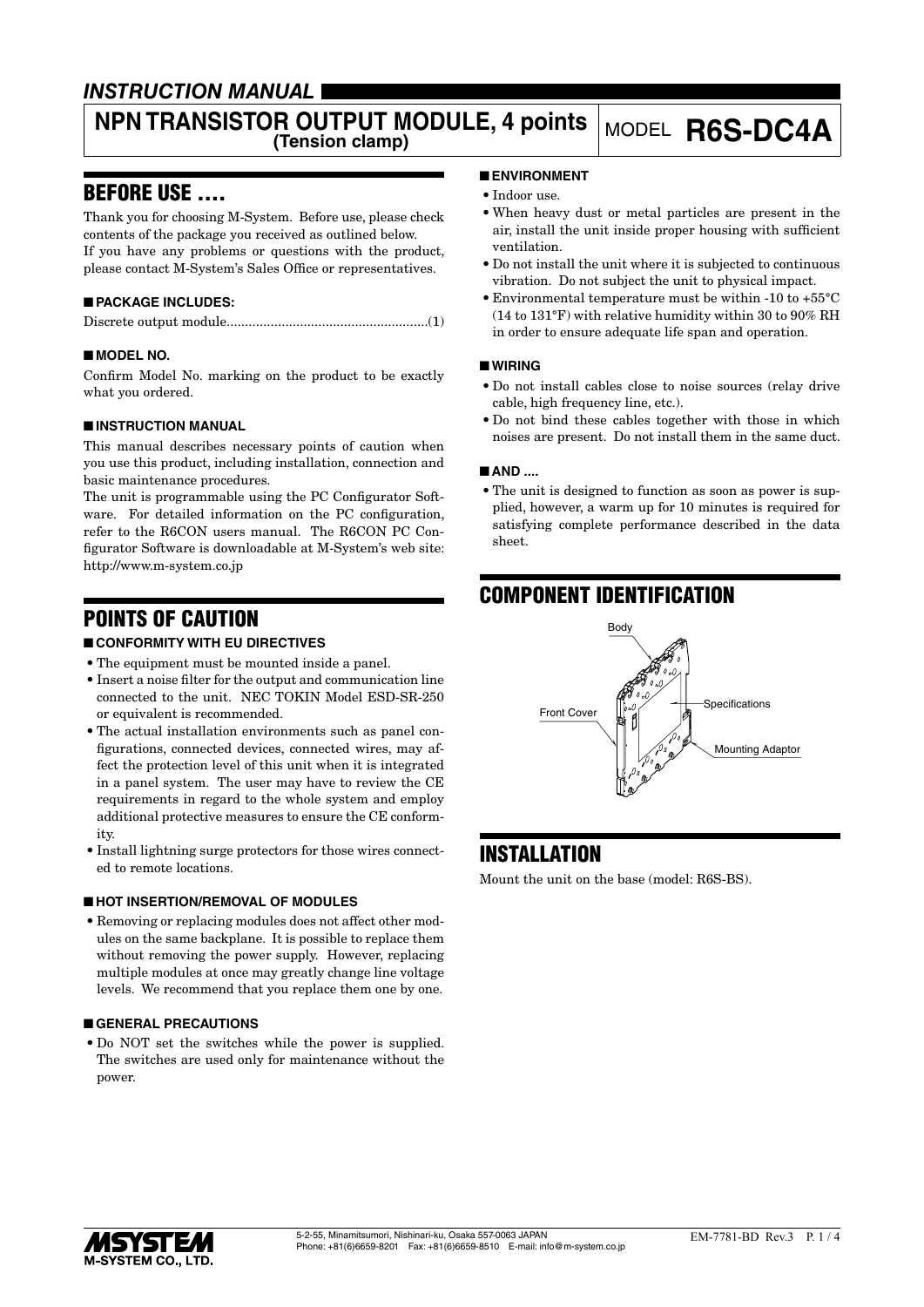## EXTERNAL VIEWS

I

l"<br>Io.

Ć



#### ■ **INDICATOR LED**

| ID              | <b>COLOR</b>    | <b>FUNCTION</b>                                        |
|-----------------|-----------------|--------------------------------------------------------|
| Power           | OFF             | Power supply is off                                    |
|                 | Green ON        | Power supply is on.                                    |
| Status          | OFF             | Standing by (at the startup)<br>or communication error |
|                 | Green ON        | Normal communication                                   |
|                 | Green blink     | Configuration mode                                     |
|                 | Red ON          | DIP switch error                                       |
|                 | Red blink       | Parameter error                                        |
|                 | 2 sec. interval |                                                        |
| <b>Discrete</b> | OFF             | Contact OFF                                            |
| output status   | Red ON          | Contact ON                                             |

#### ■ **MODULE ADDRESS**

Module address is selectable between 0 and 31. Choose 0 or 16 with SW1 for offsetting the address selected with SW2 (0 to F, hexadecimal).

The module's slot position on the base and the module address are not necessarily correlated.

| <b>ADDRESS</b> | SW <sub>1</sub>  | SW <sub>2</sub> | <b>ADDRESS</b> | SW <sub>1</sub> | SW <sub>2</sub> |
|----------------|------------------|-----------------|----------------|-----------------|-----------------|
| 0              | 0                | 0               | 16             | 16              | 0               |
| 1              | $\mathbf{0}$     | 1               | 17             | 16              | 1               |
| $\overline{2}$ | $\mathbf{0}$     | $\overline{2}$  | 18             | 16              | $\overline{2}$  |
| 3              | $\boldsymbol{0}$ | 3               | 19             | 16              | 3               |
| 4              | $\mathbf{0}$     | 4               | 20             | 16              | $\overline{4}$  |
| 5              | $\mathbf{0}$     | 5               | 21             | 16              | 5               |
| 6              | 0                | 6               | 22             | 16              | 6               |
| 7              | $\mathbf{0}$     | 7               | 23             | 16              | 7               |
| 8              | $\mathbf{0}$     | 8               | 24             | 16              | 8               |
| 9              | $\mathbf{0}$     | 9               | 25             | 16              | 9               |
| 10             | $\mathbf{0}$     | A               | 26             | 16              | A               |
| 11             | $\boldsymbol{0}$ | B               | 27             | 16              | B               |
| 12             | $\mathbf{0}$     | $\mathbf C$     | 28             | 16              | $\mathbf C$     |
| 13             | $\mathbf{0}$     | D               | 29             | 16              | D               |
| 14             | $\mathbf{0}$     | E               | 30             | 16              | Е               |
| 15             | $\mathbf{0}$     | F               | 31             | 16              | F               |

#### ■ **OPERATING MODE**

(\*) Factory setting

**• Configuration Mode**

| <b>CONFIGURATION MODE</b> | SW3-8                            |
|---------------------------|----------------------------------|
| DIP SW $(*)$              |                                  |
| PC.                       |                                  |
|                           | $\blacksquare$ = ON. Blank = OFF |

 $\mathbf{\Omega}$ 5

#### **• Output Function at the Loss of Communication**

| OUTPUT FUNCTION AT THE     | SW3-7 |
|----------------------------|-------|
| LOSS OF COMMUNICATION      |       |
| Hold the last normally re- |       |
| ceived data) $(*)$         |       |
| Fix at OFF                 |       |

 $\blacksquare$  = ON, Blank = OFF

Note: Be sure to set unused SW3-1 through 3-6 to OFF.

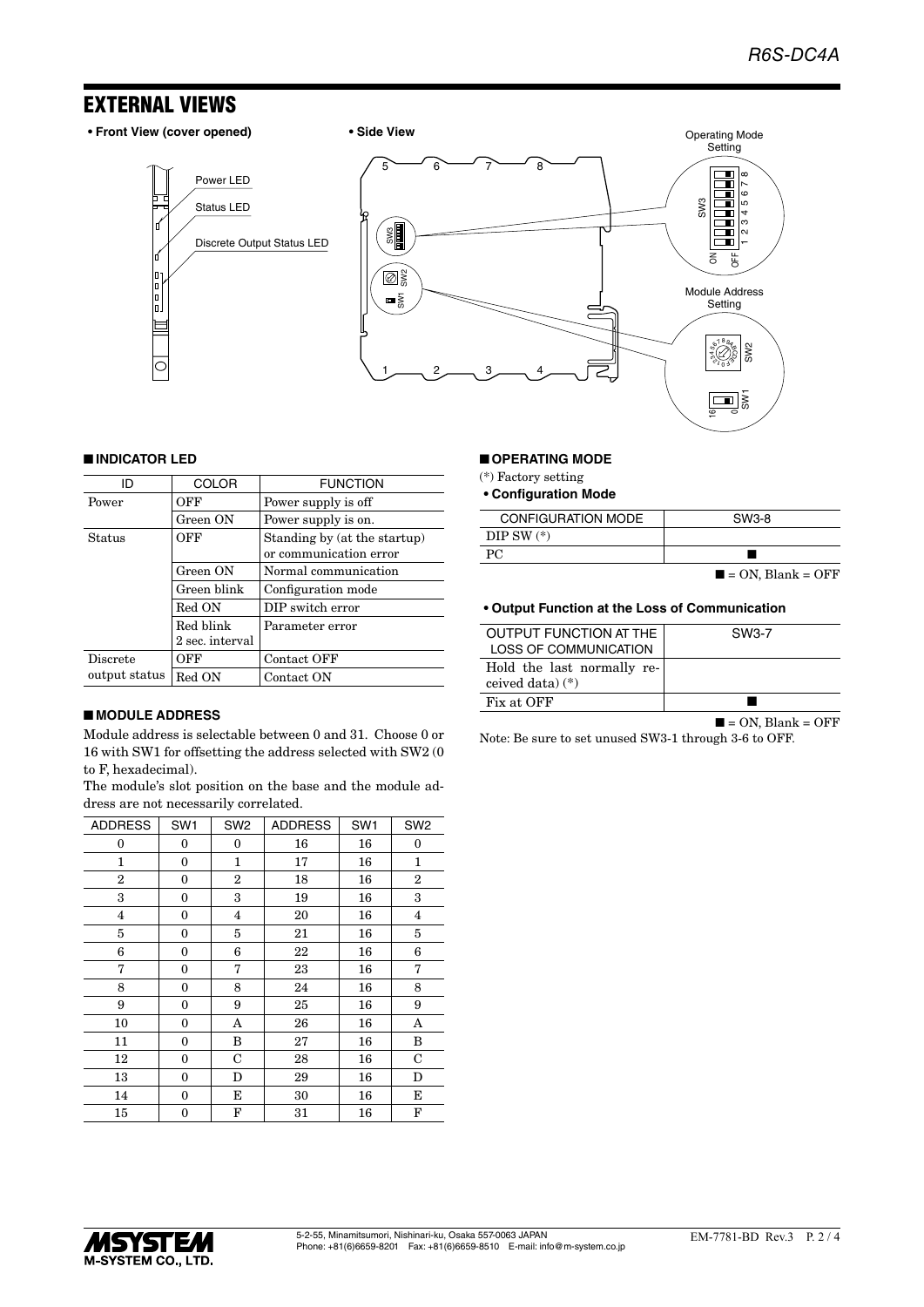## TERMINAL CONNECTIONS

Connect the unit as in the diagram below or refer to the connection diagram on the side of the unit.

#### ■ **EXTERNAL DIMENSIONS unit: mm (inch)**



\*Use a minus screwdriver: tip width 3.8 mm max., tip thickness 0.5 to 0.6 mm

■ **WIRING INSTRUCTIONS** • Applicable wire size<br>Solid:  $0.2$  to  $2$ .

Solid: 0.2 to 2.5 mm<sup>2</sup> (0.55 to 1.75 dia.)

 Ferruled: 0.2 to 1.5 mm2 (0.55 to 1.35 dia.) • Expose wire conductors by  $8 \text{ mm } (0.31$ ").

mended.)

Stranded: 0.2 to 2.5 mm2 (Tinning wire ends may cause

contact failure and therefore is not recom-

## ■ **CONNECTION DIAGRAM**





## *MSYSTEM* M-SYSTEM CO., LTD.